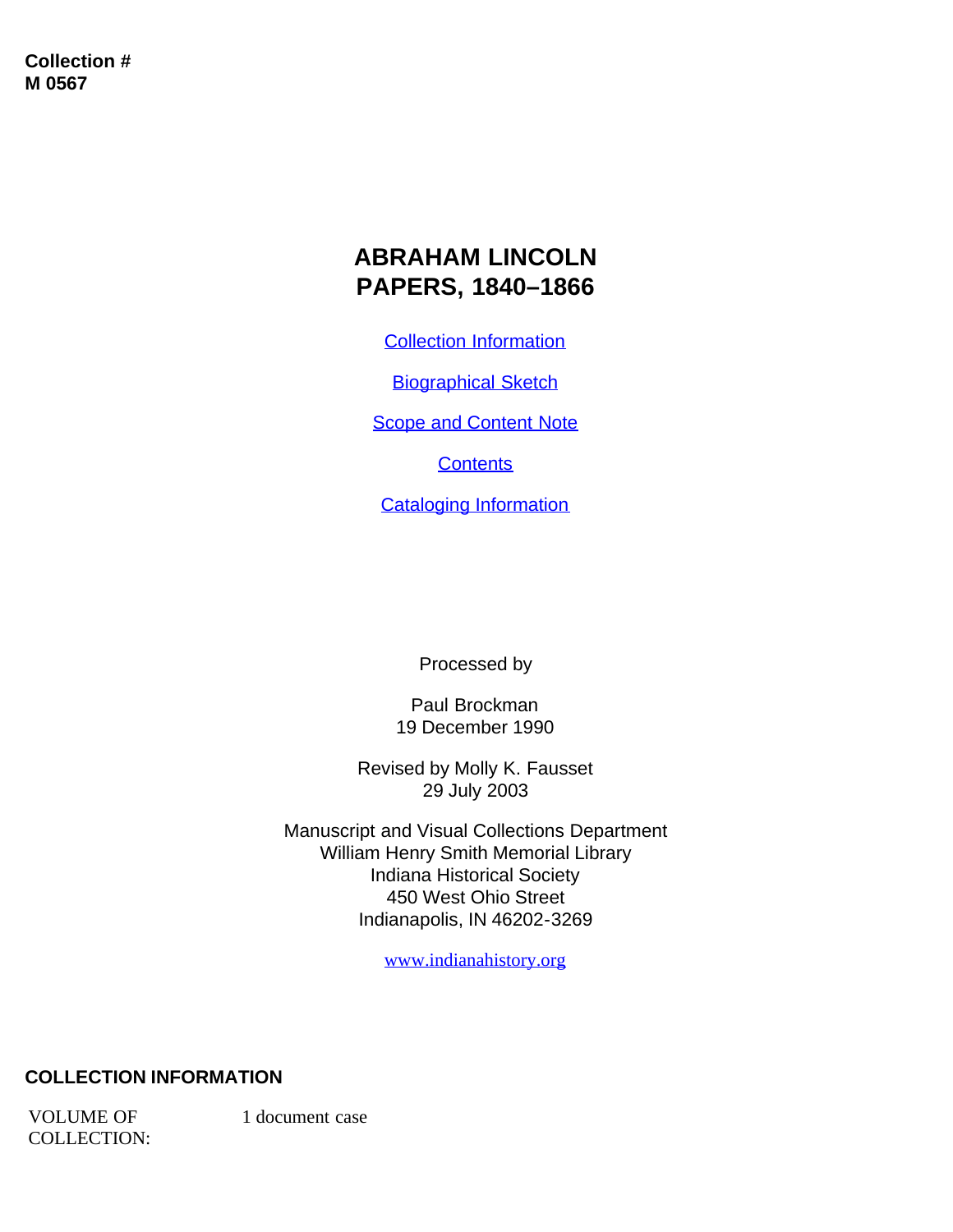| <b>COLLECTION</b><br>DATES:           | 1840-66                                                                                                                                                                                              |
|---------------------------------------|------------------------------------------------------------------------------------------------------------------------------------------------------------------------------------------------------|
| PROVENANCE:                           | Collection artificially created from several sources.                                                                                                                                                |
| <b>RESTRICTIONS:</b>                  | Originals are stored in secure restricted area and are viewable by<br>advance appointment only. Facsimiles are located on normal<br>shelf location and are not restricted.                           |
| <b>COPYRIGHT:</b>                     |                                                                                                                                                                                                      |
| <b>REPRODUCTION</b><br><b>RIGHTS:</b> | Permission to reproduce or publish material in this collection<br>must be obtained from the Indiana Historical Society.                                                                              |
| <b>ALTERNATE</b><br><b>FORMATS:</b>   | None                                                                                                                                                                                                 |
| <b>RELATED</b><br><b>HOLDINGS:</b>    | Lew Wallace Papers (M 0292); Arthur G. Mitten Collection (M<br>0211); Robert H. Milroy (M 0209); Lorenz Schumm (M 0249);<br>Civil War Miscellany (M 0496).                                           |
| <b>ACCESSION</b><br><b>NUMBERS:</b>   | 1990.0556, 1990.0583                                                                                                                                                                                 |
| NOTES:                                | Original items are stored in secure storage. User needs to make<br>an appointment to view. Photocopies of all items are housed in<br>normal sequential order in vault and may be viewed at any time. |

### <span id="page-1-0"></span>**BIOGRAPHICAL SKETCH**

Abraham Lincoln (1809-65) was the 16th president of the United States. Born in Hardin (now Larue) County, Kentucky, he moved to Indiana in 1816 and to Macon County, Illinois, fourteen years later. With little formal education, Lincoln settled in New Salem, Illinois, where he clerked in a store, managed a mill, split rails, and studied law in his leisure hours.

He was elected to the Illinois state legislature in 1834 where he served for seven years. In 1837 he moved to Springfield, Illinois, where he practiced law with J. T. Stuart (1837-41) and with Stephen T. Logan and William H. Herndon (from 1844). Lincoln served one term in the U.S. House of Representatives (1847-49) after which time he was away from politics as a prominent Illinois circuit-riding attorney.

In 1854 Lincoln reentered political life as a member of the newly-formed Republican Party. He was a candidate for the party's nomination for vice-president in 1856 and was nominated for the U.S. Senate in 1858, opposing Stephen A. Douglas, at which time he took a stand against slavery. Lincoln was nominated for and elected president of the United States in 1860. With his election, slave states began seceding and Fort Sumter was fired upon. Lincoln then issued the call for volunteers and began a blockade of the Confederacy. Among the most noteworthy events of his Civil War presidency were the Emancipation Proclamation (1 January 1863) freeing slaves in the states in rebellion and the Gettysburg address (19 November 1863) dedicating the national cemetery in that town.

Reelected president in 1864, Lincoln was shot by John Wilkes Booth five days after Lee surrendered at Appomattox ending the Civil War. He died the next day, 15 April 1865.

Source: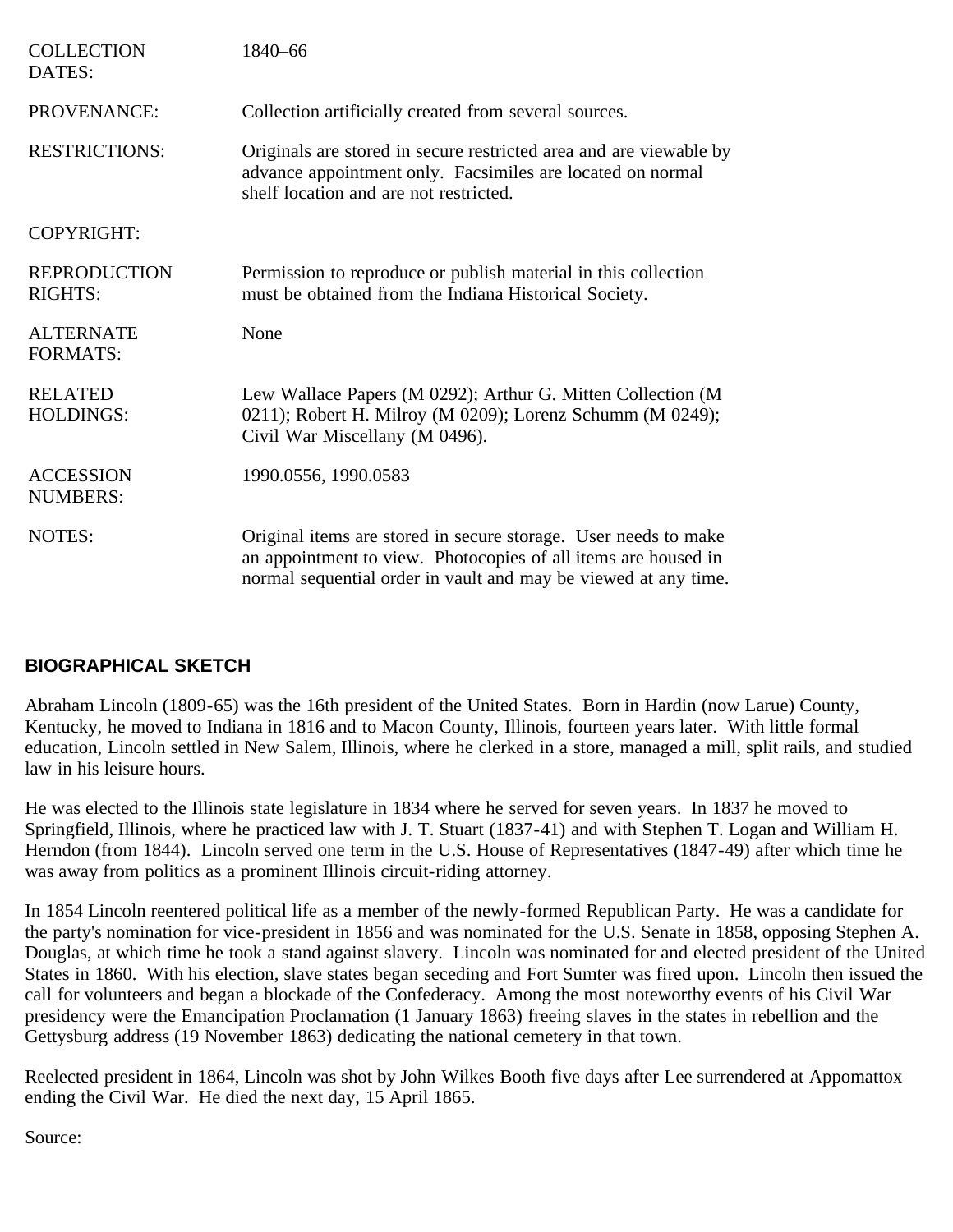*Webster's Biographical Dictionary.* Springfield, Mass.: G. & C. Merriam Co., 1976. Reference Room: [CT103 .W4](http://157.91.92.2/cgi-bin/Pwebrecon.cgi?SC=CallNumber&SEQ=20030724095935&PID=21294&SA=CT103+.W4+1976) [1976](http://157.91.92.2/cgi-bin/Pwebrecon.cgi?SC=CallNumber&SEQ=20030724095935&PID=21294&SA=CT103+.W4+1976)

# <span id="page-2-0"></span>**SCOPE AND CONTENT NOTE**

The collection includes a variety of Lincoln-related materials, most of them written by or addressed to Abraham Lincoln.

A leaf from Lincoln's sum book, although undated, possibly dates from 1824–26. After Lincoln's assassination, William Henry Herndon, Lincoln's law partner and biographer, met with Lincoln's stepmother, Sarah, in Coles County, Illinois. She mentioned that there was possibly two copybooks of Lincoln's left–one for mathematics and the other for literary works. The sum book was located and Herndon took the book and distributed its remaining pages. It is believed that the sum book once held fifty 9" by 12" leaves that were sewn with string along one of the edges of the book. This leaf is one of possibly ten leaves surviving in the U.S. today, and was possibly the second or fourth leaf in the sum book.

A legal document in Lincoln's hand discussing the case Trotter v. Thomas, dates from 1840. The document speaks of a case involving an Illinois circuit court's orator, George Trotter. Jesse B. Thomas, Jr. is the defendant to the bill of clemency who had two promissory notes in writing. The first note was made for the sum of \$700 and the second for \$94.08, at twelve percent interest. Thomas executed a mortgage deed on 12 October 1838 to secure the payment of the note. Lincoln writes that Trotter says that the notes remain unpaid. Lincoln requests that Trotter will grant Thomas relief for the payment. The case was filed on 1 July 1840.

On 9 July 1849, Lincoln wrote a letter to Thomas Ewing (1789–1871), then secretary of the interior. Lincoln discusses some papers that were in his file in Washington, D.C. Ewing had sent the sealed package of documents to Lincoln. When Lincoln received the package, he was to find letters from Richard W. Thompson and Elisha Embree, congressmen from the Wabash districts in Indiana. Lincoln could not find the letters, so in his letter to Ewing, he asks if he can get the original documents out of the file. He requests these letters because of the high standing of the writers and because they speak of his character and standing at home. A note at the end of the letter says Lincoln's request was answered on 18 July 1849.

In a short letter from Lincoln in Springfield, Illinois, to Schuyler Colfax (1823-85) dated 31 May 1860, Lincoln writes: "Yours of the 26<sup>th</sup> is received; and so far from regarding it as presumptuous, I should be right glad to have one from you every mail. Bear this in mind, and act accordingly. You will readily understand and appreciate why I write only very short letters."

Indiana governor O. P. Morton (1823–77) writes a letter on 23 April 1861 from Indianapolis to Lincoln. Morton recommends Will Cumback (1829–1905) as paymaster to the War Department. Morton relays that Cumback was a member of the 34<sup>th</sup> Congress from the Indiana 11<sup>th</sup> District. He had a high reputation for intelligence, a devotion to business, and a moral courage. Lincoln responds on 30 April 1861 on the back of the letter: "Let Mr. Cumback be appointed a Paymaster, when it can be done without violation of previous committals."

A letter from John J. Speed to Josh[ua] [Speed] dated 19 November 1861, from Louisville, Kentucky, states that General [Lew] Wallace has heard that the authorities may disregard the courtesy of allowing a brigadier general to appoint his staff. Wallace gave the job of confirming his appointments to John Speed, who is in turn giving the duty to Josh Speed. He writes that Wallace has good, well-disciplined troops. The letter was passed to Lincoln, who writes a note on the back: "Gen. Lew Wallace appreciation for appointments for his staff. Respectfully submitted to the War Department. A.Lincoln December 4, 1861."

In a letter of Nathan Kimball, brigadier general, to Lincoln, 13 October 1862, Kimball requests that Lincoln promote Colonel William Harrow, who entered the service as major of the 14<sup>th</sup> Indiana Volunteers. Kimball has the highest regards for Harrow as an officer and a gentleman. The regiment has always ranked among the first in the service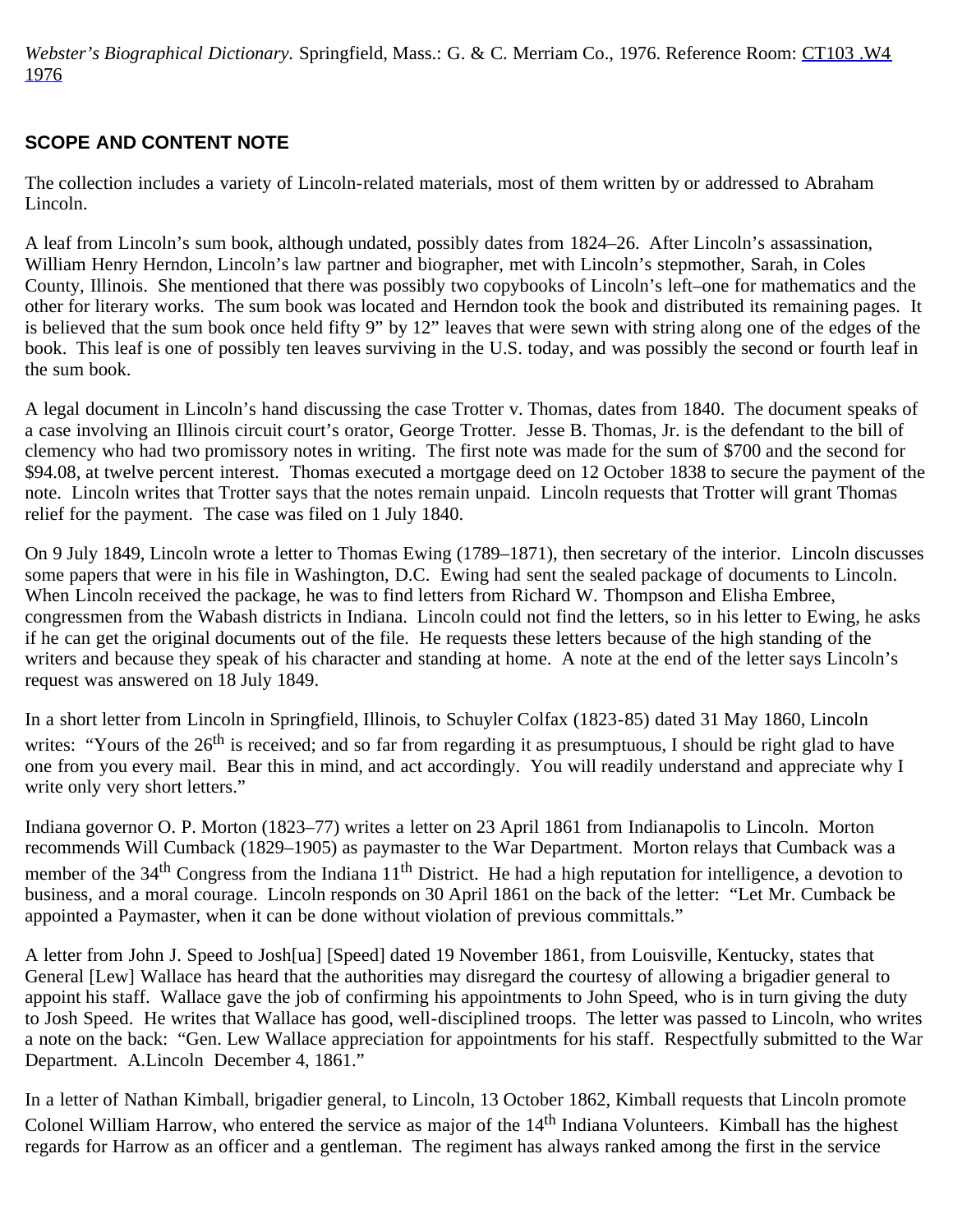because of its effectiveness. On 16 October 1862, Lincoln endorses the letter and submits it to the secretary of war.

Governor O. P. Morton, writing in Indianapolis, 17 January 1864, brings to Lincoln's attention the promotions of several colonels from Indiana. Morton first mentions Colonel John L. Wilder of the 17<sup>th</sup> Indiana Regiment and Colonel Silas Calgrove of the 27<sup>th</sup> Indiana Regiment, who are recommended by the highest military authority. Morton also speaks of Colonel William Grose of the 36<sup>th</sup> Indiana and Colonel Benjamin F. Scribner of the 38<sup>th</sup> Indiana Regiment, who are both officers of great merit who have been highly recommended for their long and gallant service. Morton hopes that these officers will receive their entitled promotions. Lincoln then directs the secretary of war to promote the officers, should any vacancies arise.

A letter to Lincoln dated 8 July 1864 is signed by Thomas S. Crowe of Jeffersonville, Indiana; John L. McKee of Louisville, Kentucky; Robert J. L. Matthews; J. P. Safford of New Albany, Indiana; and A . H. Lackey. These men were all Presbyterian clergy, and they write to Lincoln to recommend the appointment of Reverend S. S. Potter of New Albany, Indiana, to the office of chaplain. They write that Potter is an ordained minister in good and regular standing who is sympathetic to the government. They also feel that Potter has an excellence of Christian character and a thorough conscientiousness. The men also note that he has already performed volunteer service in the hospitals in New Albany. On 8 July 1864, Lincoln endorses the letter, stating that Mr. Potter should be appointed.

An Unconditional Union Ticket, ca. 1864, encourages voters to back the President Lincoln in the upcoming elections. It lists Lincoln of Illinois and Andrew Johnson of Tennessee as running mates. David S. Gooding of Hancock and Richard W. Thompson of Vigo are running for Electors at large. It also lists those running for state electors: James C. Denny, 1<sup>st</sup> District; Cyrus T. Nixon, 2<sup>nd</sup> District; Henry R. Pritchard, 3<sup>rd</sup> District; Leonidas Sexton, 4<sup>th</sup> District; Benjamin F. Claypool, 5<sup>th</sup> District; J. J. Wright, 6<sup>th</sup> District; John Osborn, 7<sup>th</sup> District; R. P. Davidson, 8<sup>th</sup> District; James B. Belford, 9<sup>th</sup> District; Timothy R. Dickinson, 10<sup>th</sup> District; John M. Wallace, 11<sup>th</sup> District. The back reads: "Stand by the President! Rally once again!"

In a letter from January 1865, Alfred Blake writes a letter that is signed by O. P. Morton and Abraham Lincoln. Blake requests that Lincoln grant his release from a prisoner of war camp. The petitioner was born in Harrison County, Indiana, on 26 April 1842. Blake was conscribed on 27 February 1863 at DeWitt, Arkansas County, Arkansas and was placed in Company E, 18<sup>th</sup> Arkansas Regiment Infantry. He was captured at White River, Arkansas, on 12 January 1864 and was sent to Camp Morton, a U.S. military prison in Indiana. Blake writes that he has applied for the oath of allegiance several times but has failed to obtain it. He did not sympathize with the rebels or the government that the rebels are trying to establish. Blake says that if released, he will return to Harrison County, Indiana, and will remain a "good and loyal Citizen of the United States." Morton writes on the verso (Indianapolis, 13 January 1865) that he is acquainted with the friends and family of Blake and is satisfied that Blake does not sympathize with the rebels. Morton recommends that he be discharged. Lincoln writes on 19 January 1865: "Let this man take the oath of Dec. 8, 1863 and be discharged."

A memorial card, ca. 1866, shows a picture of Abraham Lincoln and George Washington in heaven; Washington is crowning Lincoln. The text below the picture states: "Entered according to the Act of Congress in the year 1866, by J. A. Arthur, in the Clerk's Office of the District Court for the Eastern District of Pennsylvania. Washington & Lincoln. (Apotheosis.) S. J. Ferris, Pinxt. Photo and Pub. By Phil. Pho. Co., 730 Chesnut St."

Photocopies (and in the case of the sum book leaf, photographic copies) of the documents are part of the collection. Photocopies for researchers will be made from the copies instead of the originals.

### <span id="page-3-0"></span>**CONTENTS (ALL ITEMS STORED IN SECURE STORAGE UNLESS NOTED)**

CONTENTS CONTAINER

Sum book, n.d. Box 1, Folder 1